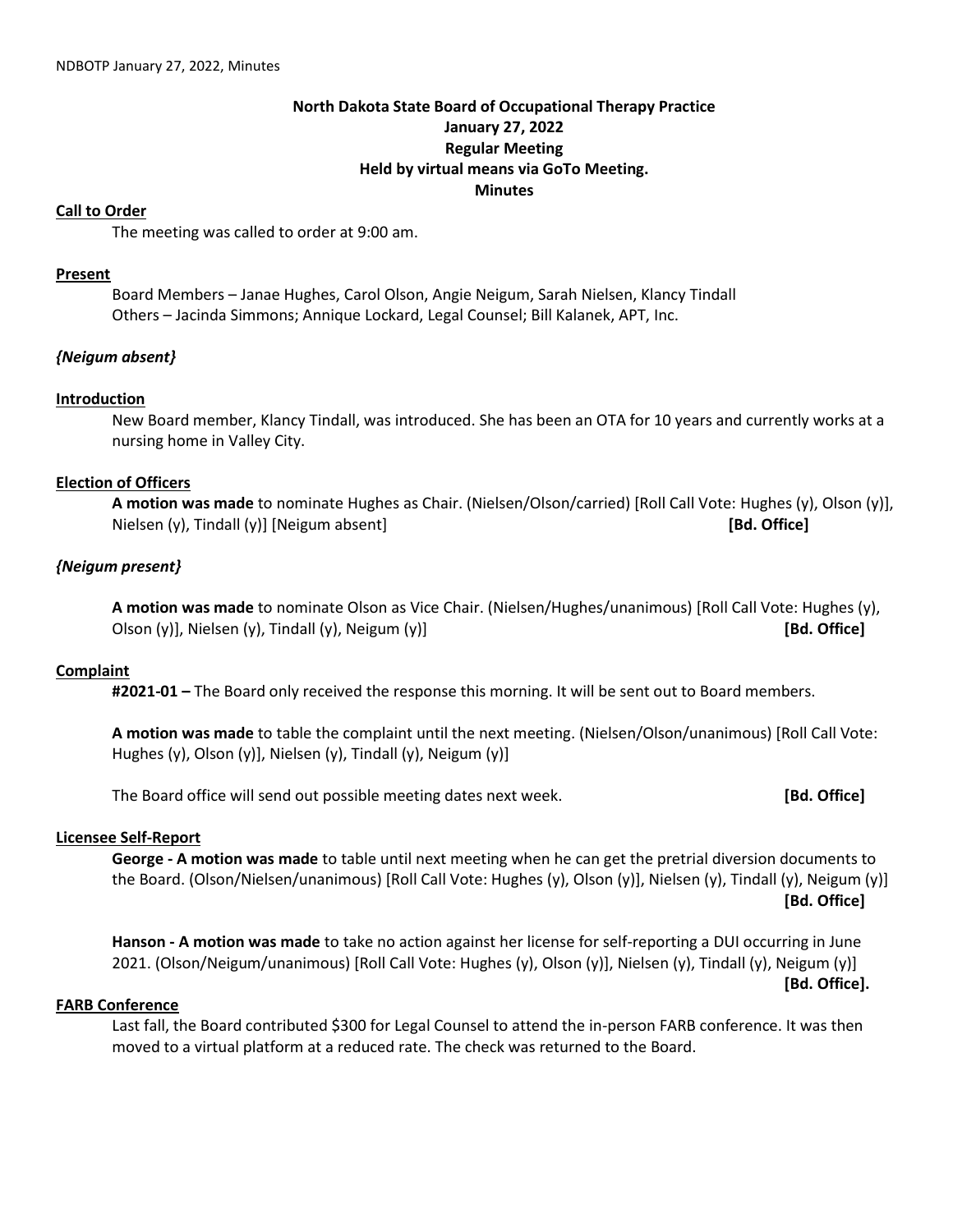#### NDBOTP January 27, 2022, Minutes **Telehealth Statement**

**A motion was made** to leave telehealth statement as written with no changes. (Nielsen/Olson/unanimous) [Roll Call Vote: Hughes (y), Olson (y)], Nielsen (y), Tindall (y), Neigum (y)] **[Bd. Office]**

The Board is considering questions to ask on initial and renewal applications to better track OT practice in the state, and whether services are provided in-person or by telehealth.

Legal counsel states the Board can ask questions, but responses cannot be used to grant or deny a license.

**A motion was made** to table adding questions to the application forms and seek information from ND State Boards for PT, Audiology and Speech-Language Pathology, Nursing, and NBCOT about what practice and telehealth questions they ask on initial and renewal applications. (Nielsen/Hughes/unanimous) [Roll Call Vote: Hughes (y), Olson (y)], Nielsen (y), Tindall (y), Neigum (y)] **[Bd. Office]**

# **Minutes**

**August 9, 2021, Special Board Meeting** – **A motion was made** to leave telehealth statement as written with no changes. (Olson/Hughes/unanimous) [Roll Call Vote: Hughes (y), Olson (y)], Nielsen (y), Tindall (y), Neigum (y)] **[Bd. Office]**

**October 9, 2021, Special Board Meeting - A motion was made** to leave telehealth statement as written with no changes. (Olson/Hughes/unanimous) [Roll Call Vote: Hughes (y), Olson (y)], Nielsen (y), Tindall (y), Neigum (y)] **[Bd. Office]**

# **Financial Report**

**A motion was made** to approve the financial report. (Hughes/Olson/unanimous) [Roll Call Vote: Hughes (y), Olson (y)], Nielsen (y), Tindall (y), Neigum (y)] **[Bd. Office]**

# **APT, Inc. Contract**

The Board contracts with APT, Inc. for Board management services. The Board's current contract with APT, Inc. is through the ND State Procurement office and expired on December 31, 2021. The contract was delayed by procurement due to staff changes and they gave a 6-month extension to all Boards. APT, Inc. is an approved vendor through the procurement office.

The Board is not required to seek other vendors if they are happy with the services APT, Inc. provides. The Board could give an increase in payment for the next five years. Procurement will ask the Board how to proceed in the coming weeks. A new agreement should be completed by late March 2022. **[Board & APT, Inc.]**

# **Audit Report Options**

The person who has completed the audit for the Board for the last several audits has retired. Currently, there are not many CPAs who complete audits. The Board can seek a private business or use the state audit. The Board office will research options with private and state audit providers. **[Bd. Office]**

# *{Nielsen absent}*

# **Jurisprudence Exam Update**

Neigum did not have any changes to the exam. She did have a question on a citation that the Board will check on. **[Bd. Office]**

**A motion was made** to leave initial and renewal Jurisprudence exam questions as currently written with no changes. (Olson/Neigum/carried) [Roll Call Vote: Hughes (y), Olson (y)], Tindall (y), Neigum (y)] [Nielsen absent] **[Bd. Office]**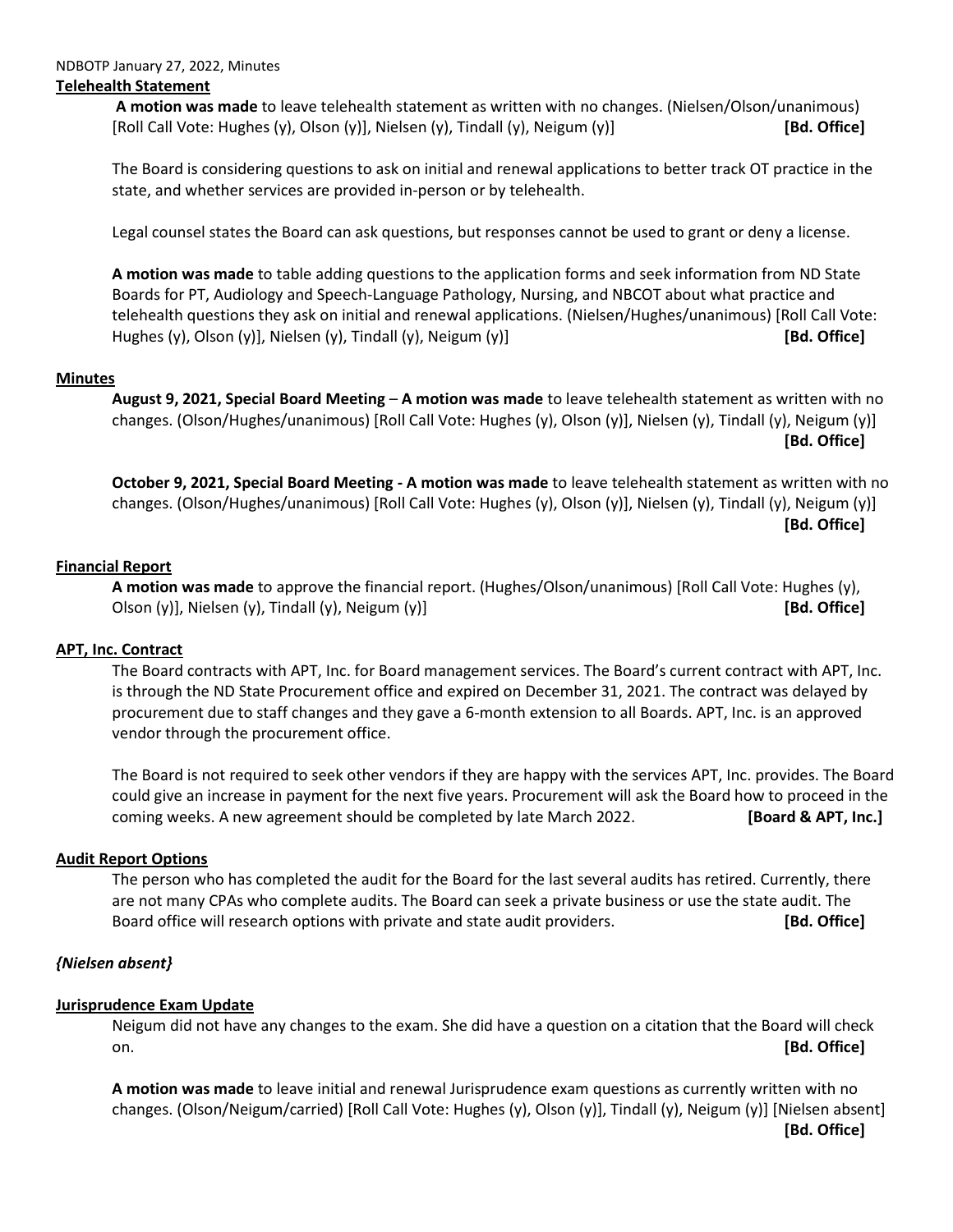#### NDBOTP January 27, 2022, Minutes

#### **Renewal Update**

Renewal notices will be sent out in April 2022. The Board will likely need a meeting sometime in June 2022 to discuss any renewal issues. **[Bd. Office]**

#### **License Certificates**

**A motion was made** to no longer send out license certificates to new licensees, instead to notify them the licensee is issued and how to access the online license certificate. (Olson/Hughes/carried) [Roll Call Vote: Hughes (y), Olson (y)], Tindall (y), Neigum (y)] [Nielsen absent] **[Bd. Office]**

#### **Website Updates**

The website and database could use some corrections and updates. The Board office will get an estimate from Albertson Consulting. **[Bd. Office]**

#### **NBCOT Conference Update**

NBCOT had their annual Leadership Conference for Board members and administrators. It was held virtually on September 22-23, 2021. Topics included unconscious bias and improving equality in healthcare, protecting professional certification in licensure, OT licensure compact, and a presentation by CE Broker.

NBCOT encourages attendance by all administrators and at least one Board member for every conference.

#### **NBCOT/AOTA Update**

At the fall 2021 meeting of the Representative Assembly, AOTA decided to revise their position statement on PAMs including dry needling and to develop a professional policy to include dry needling. They will meet again in Fall 2022 to discussion the revised statement and new policy.

The Board questioned if they needed dry needling in their Law or Rules. The Board office will check with Legal Counsel. **[Bd. Office]**

# **List of Approved Licensees (8/2/2021-1/20/2022)**

**A motion was made** that the Board approves and ratifies the attached list of issued licenses. (Olson/Hughes/carried) [Roll Call Vote: Olson (y), Hughes (y), Tindall (y), Neigum (y)] [Nielsen absent]

# **Next Meeting Date**

The Board will meet again sometime in February 2022.

#### **Adjourn**

The meeting was adjourned at 10:15 am.

#### **Respectfully submitted,**

**Janae Hughes, Jacinda Simmons Board Chair Administrative Assistant Administrative Assistant NDBOTP Office**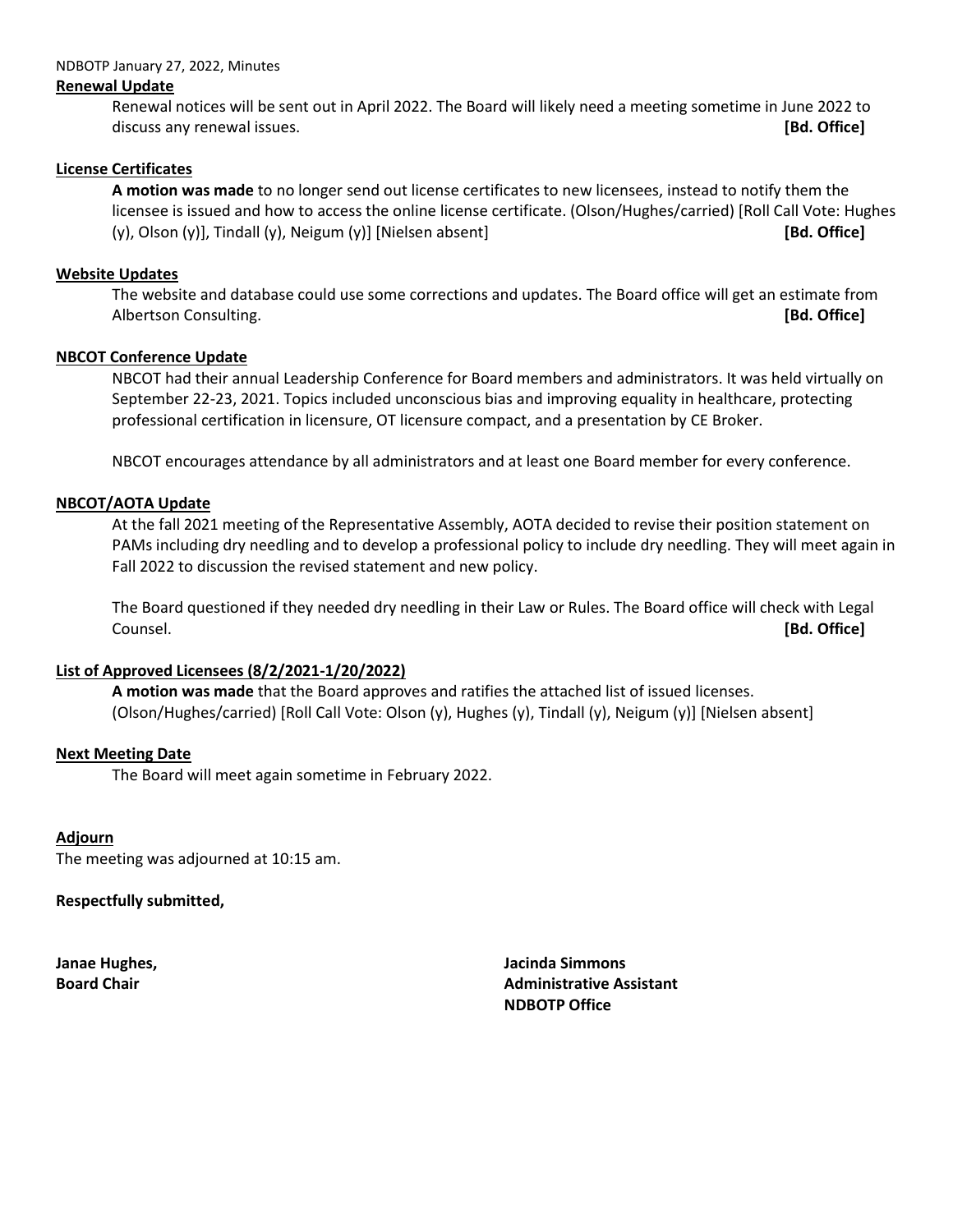|                  | <b>First</b>   |      |             | <b>Initial Issue</b> | <b>Expiration</b>   |                                |                 |
|------------------|----------------|------|-------------|----------------------|---------------------|--------------------------------|-----------------|
| <b>Last Name</b> | <b>Name</b>    | Lic# | <b>Type</b> | Date                 | <b>Date</b>         | <b>Employer Name</b>           | City, State     |
|                  |                |      |             |                      |                     | <b>Benedictine Living</b>      | Crookston       |
| Krostue          | Nicole         | 1876 | OT          | 8/6/2021             | 6/30/2022           | Community of Crookston         | MN              |
|                  |                |      |             |                      |                     |                                | Grand           |
| Peacock          | Alycia         | 1878 | OT          | 8/9/2021             | 6/30/2022           | <b>Little Miracles</b>         | Forks ND        |
| Spanos           | Grace          | 1879 | OT          | 8/9/2021             | 6/30/2022           |                                |                 |
| Vee              | Joshua         | 1568 | OT          | 8/9/2021             | 6/30/2022           |                                |                 |
|                  |                |      |             |                      |                     |                                | Brighton        |
| Furqueron        | Julia          | 1881 | OT          | 8/12/2021            | 6/30/2022           | <b>Oxford Recovery Center</b>  | MI              |
| Anderson         | Taylor         | 1432 | OT          | 8/16/2021            | 6/30/2022           | Sanford Health                 | Fargo ND        |
| Edwards          | Nicole         | 1883 | <b>OTA</b>  | 8/16/2021            | 6/30/2022           | <b>Great Kids Therapy</b>      | Fargo ND        |
|                  |                |      |             |                      |                     | Post Acute Medical             |                 |
| Hoyhtya          | Megan          | 1882 | <b>OTA</b>  | 8/16/2021            | 6/30/2022           | rehabilitation hospital        | Fargo ND        |
| Reeves           | Cherae         | 1884 | OT          | 8/17/2021            | 6/30/2022           | <b>Pediatric Partners</b>      | Fargo ND        |
| Swain            | Nicole         | 1885 | OT          | 8/18/2021            | 6/30/2022           |                                |                 |
|                  |                |      |             |                      |                     | THERAPLAY LEARNING             |                 |
| <b>HESTON</b>    | <b>HANNAH</b>  | 1886 | OT          | 8/23/2021            | 6/30/2022           | <b>CENTER</b>                  | <b>HAYS KS</b>  |
| Hamilton         | Lucas          | 1887 | OT          | 8/23/2021            | 6/30/2022           |                                |                 |
|                  |                |      |             |                      |                     |                                | <b>Bismarck</b> |
| Peterson         | Taylor         | 1888 | <b>OTA</b>  | 8/23/2021            | 6/30/2022           | <b>Bismarck Public Schools</b> | <b>ND</b>       |
|                  |                |      |             |                      |                     |                                | <b>Bismarck</b> |
| Wavra            | Gabrielle      | 1889 | OT          | 8/27/2021            | 6/30/2022           | <b>Pediatric Partners</b>      | <b>ND</b>       |
|                  |                |      |             |                      |                     |                                | Saint Louis     |
| Walton           | Stephanie      | 1890 | OT          | 8/30/2021            | 6/30/2022           | EmpowerMe Wellness             | <b>MO</b>       |
| <b>Bennett</b>   | Chantel        | 1894 | OT          | 9/13/2021            | 6/30/2022           | Lea OT Services                | Hobbs NM        |
| Hadley           | Keagen         | 1895 | OT          | 9/13/2021            | 6/30/2022           |                                |                 |
| Hanson           | McKayla        | 1891 | OT          | 9/13/2021            | 6/30/2022           |                                |                 |
| McDowell         | Wade           | 1892 | OT          | 9/13/2021            | 6/30/2022           | WADE MCDOWELL                  | Minot ND        |
| Peterman         | <b>Brianna</b> | 1893 | OT          | 9/13/2021            | 6/30/2022           |                                |                 |
|                  |                |      |             |                      |                     |                                | Jamestown       |
| Shorma           | Casandra       | 1369 | OT          | 9/18/2021            | 6/30/2022           | Anne Carlsen Center            | <b>ND</b>       |
| Smith            | Quiara         | 1897 | OT          |                      | 9/18/2021 6/30/2022 |                                |                 |
|                  |                |      |             |                      |                     |                                | Detroit         |
| Zamzo            | Amy            | 1896 | OT          | 9/18/2021            | 6/30/2022           | <b>Rise Above Consulting</b>   | Lakes MN        |
| Gorden           | Rachel         | 1898 | <b>OTA</b>  | 9/27/2021            | 6/30/2022           |                                |                 |
| <b>Berg</b>      | Ty             | 1899 | OT          | 10/1/2021            | 6/30/2022           |                                |                 |
|                  |                |      |             |                      |                     |                                | Los             |
| Chae             | Jin            | 1900 | OT          | 10/5/2021            | 6/30/2022           | Daylight CBAS                  | Angeles CA      |
| DeNault-         |                |      |             |                      |                     |                                | Pennington      |
| Ridge            | Kathleen       | 1901 | OT          | 10/6/2021            | 6/30/2022           | The Cambridge School           | <b>NJ</b>       |
|                  |                |      |             |                      |                     |                                | Brentwood       |
| <b>Baity</b>     | Shannon        | 1902 | OT          | 10/7/2021            | 6/30/2022           | naviHealth                     | <b>TN</b>       |
| Derouin          | Carly          | 1905 | OT          | 10/12/2021           | 6/30/2022           |                                |                 |
|                  |                |      |             |                      |                     | <b>Valley Baptist Medical</b>  | Harlingen       |
| Medina           | Cassandra      | 1906 | OT          | 10/12/2021           | 6/30/2022           | Center                         | <b>TX</b>       |

# **NDBOTP List of issued Licenses and Limited Permits 8/2/2021-1/20/2022**